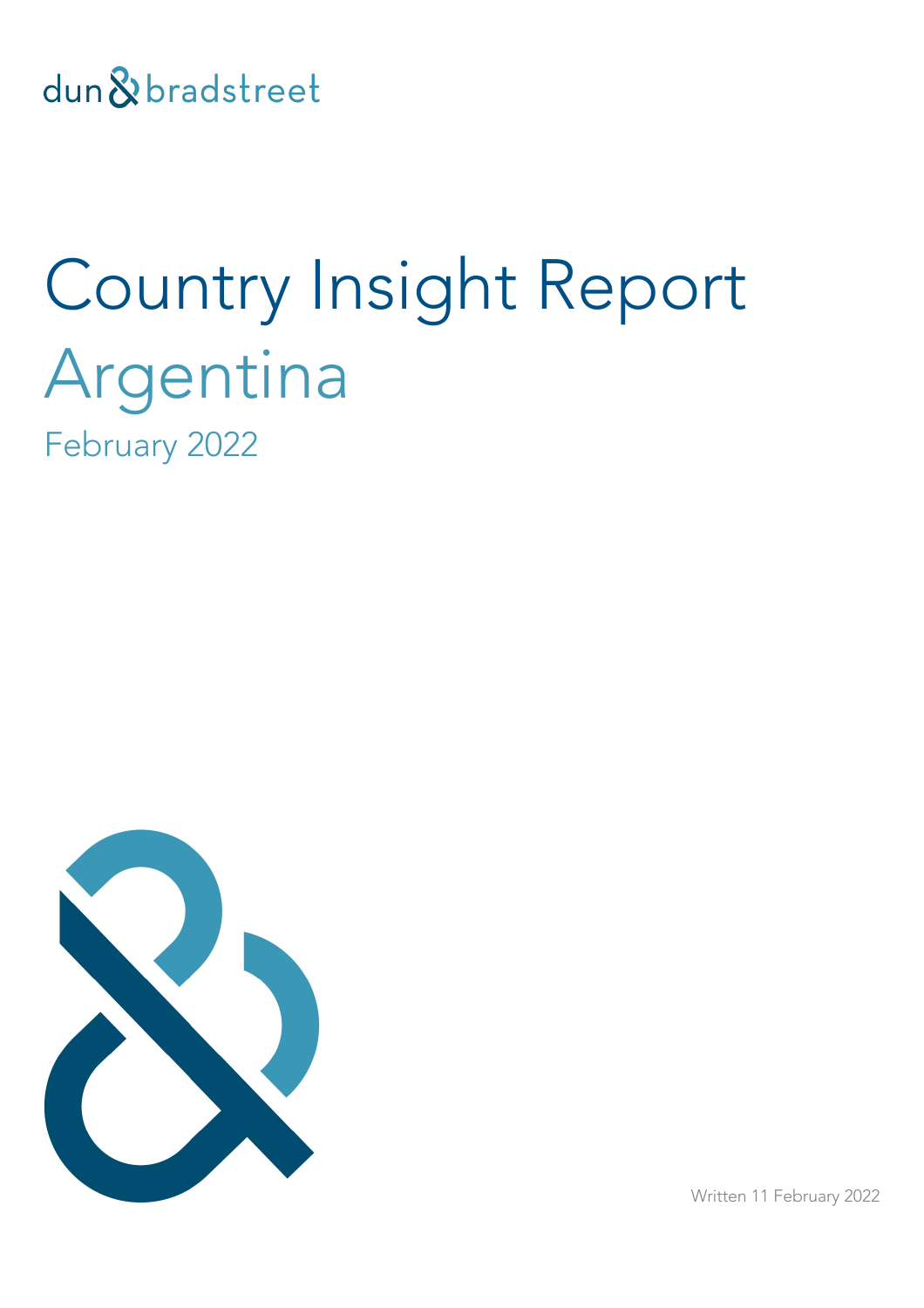



| $\sim$ 6                |  |
|-------------------------|--|
|                         |  |
|                         |  |
| Market Environment 2008 |  |
|                         |  |

### [DETAILED](#page-9-0) ANALYSIS

| Political/Insecurity Risk 2008 2014 18 20 20 20 20 21 22 23 24 25 26 27 28 29 20 21 22 23 24 25 26 27 27 27 28 |  |
|----------------------------------------------------------------------------------------------------------------|--|
|                                                                                                                |  |
| Statistical Reference 20 20                                                                                    |  |
|                                                                                                                |  |
| • User Guide 21                                                                                                |  |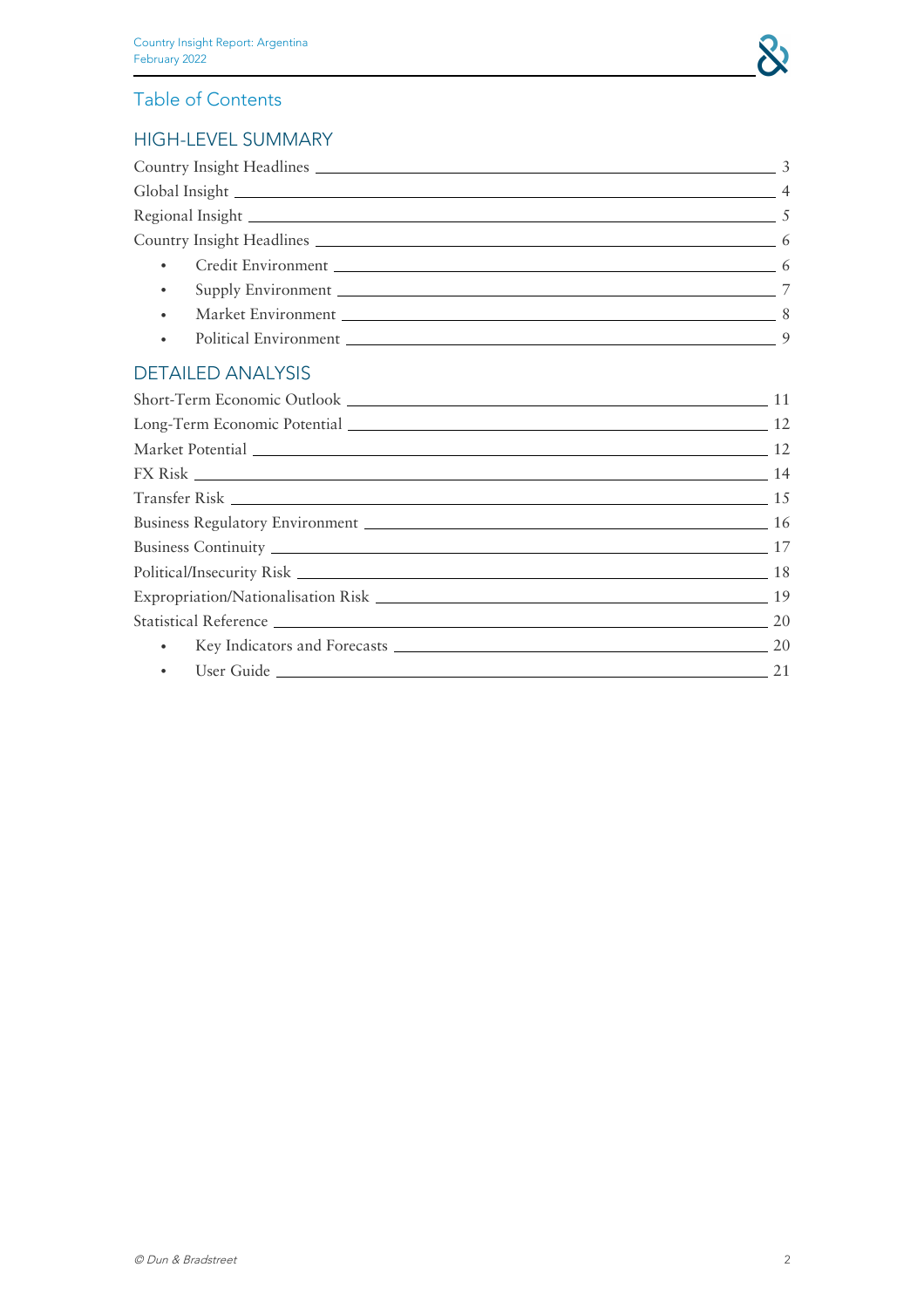### <span id="page-2-0"></span>Overall Country Risk Rating: DB5d Last change: October 2021

© Dun & Bradstreet 3

High risk: Considerable uncertainty associated with expected returns. Businesses are advised to limit their exposure and/or select high return transactions only.

### Rating Outlook: Stable

### WorldWatch Headline

Investor optimism improves as default concerns ease with the government reaching an understanding with the IMF, laying the groundwork for a renegotiation of USD44.5bn in debt.

### Multi-Dimensional Analysis (MDA) Scores

| Metric                                 | Argentina                                        | Brazil            | Chile             | Mexico            | Colombia          |  |
|----------------------------------------|--------------------------------------------------|-------------------|-------------------|-------------------|-------------------|--|
| <b>Country Risk Score</b>              | DB <sub>5d</sub>                                 | DB <sub>4</sub> d | DB <sub>3d</sub>  | DB <sub>4</sub> b | DB <sub>4</sub> d |  |
| Short-Term Economic Outlook            | DB <sub>6</sub> b                                | DB <sub>4c</sub>  | DB <sub>4a</sub>  | DB <sub>4a</sub>  | DB <sub>5d</sub>  |  |
| Long-Term Economic Potential           | DB <sub>5a</sub>                                 | DB <sub>4</sub> b | DB <sub>3d</sub>  | DB <sub>5</sub> b | DB <sub>4</sub> a |  |
| Market Potential                       | DB <sub>6</sub> a                                | DB <sub>5</sub> b | DB <sub>4a</sub>  | DB <sub>2c</sub>  | DB <sub>4</sub> c |  |
| <b>FX Risk</b>                         | DB <sub>6</sub> a                                | DB <sub>4</sub> b | DB <sub>3</sub> b | DB <sub>2</sub> b | DB <sub>3d</sub>  |  |
| <b>Transfer Risk</b>                   | DB <sub>5</sub> d                                | DB <sub>2</sub> b | DB <sub>2d</sub>  | DB <sub>2</sub> b | DB <sub>3</sub> b |  |
| <b>Business Regulatory Environment</b> | DB <sub>5a</sub>                                 | DB <sub>4</sub> c | DB <sub>3a</sub>  | DB <sub>4d</sub>  | DB <sub>4a</sub>  |  |
| <b>Business Continuity</b>             | DB <sub>5</sub> d                                | DB <sub>5</sub> b | DB <sub>4</sub> d | DB <sub>4</sub> d | DB <sub>5</sub> c |  |
| Political/Insecurity Risk              | DB <sub>4c</sub>                                 | DB <sub>4</sub> b | DB <sub>3d</sub>  | DB <sub>4</sub> b | DB <sub>5d</sub>  |  |
| Expropriation/Nationalisation Risk     | DB <sub>6a</sub>                                 | DB <sub>3c</sub>  | DB <sub>2a</sub>  | DB <sub>5a</sub>  | DB <sub>2d</sub>  |  |
| Low Risk: DB1 - DB2                    | Moderate Risk: DB3 - DB4<br>High Risk: DB5 - DB7 |                   |                   |                   |                   |  |

Source: Dun & Bradstreet

### Recent Changes

- Note that the near-term risk of default has reduced.
- Robust demand from Brazil, Chile, China and the US helped drive an 85.9% y/y increase in merchandise exports in December 2021, keeping the merchandise trade surplus at USD0.4bn.
- Argentina plans to reduce its fiscal deficit from 3% of GDP in 2021 to 0.9% by 2024.

### Events to Watch

- The Fuente de Todos, having lost its congressional majority in mid-terms, will have to rely on cross-party support for ratification of an eventual IMF agreement.
- Despite having avoided fiscal austerity as a condition of the renegotiated deal, continuing public protests against an agreement with the IMF are keeping the government in a political bind.
- Price increases for natural gas and electricity have been approved as the government pursues its goal of a smaller fiscal deficit.
- Construction of a new gas pipeline from Vaca Muerta to Buenos Aires could result in a significant boost in gas production.

- Engage in contingency planning to mitigate the effects of higher oil, gas and diesel prices as global markets remain tight.
- Be aware that despite price controls and other government measures to dampen price pressures, consumers' purchasing power continues to be eroded by elevated inflation.
- Note that large volume credit reviews can be conducted using D&B Global [DecisionMaker](https://www.dnb.co.uk/products/finance-credit-risk.html) to manage risk policy and deliver real-time global decisions.

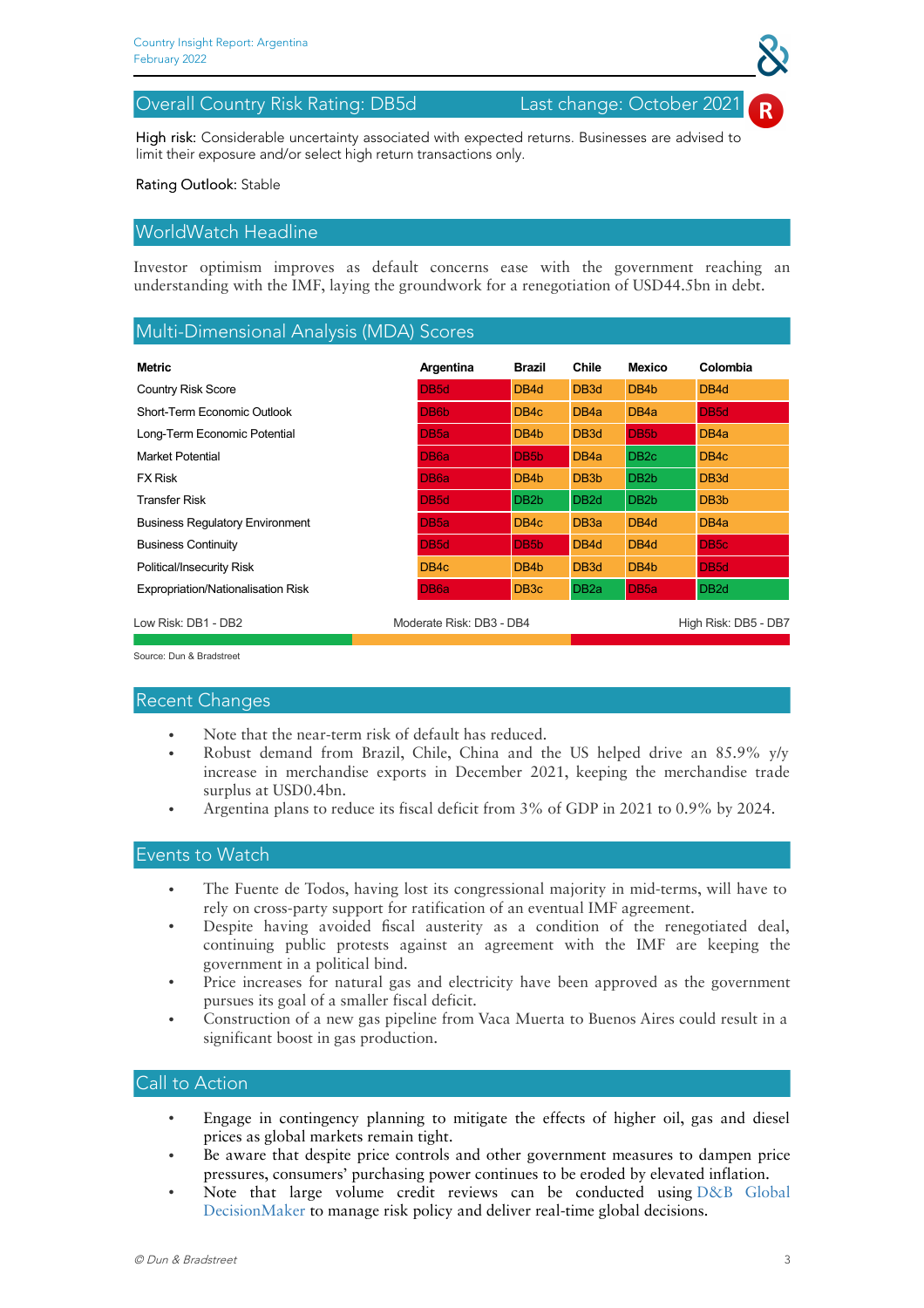## <span id="page-3-0"></span>Global Insight

### Recent Developments

- Global growth will slow in 2022 as surges of infections caused by new coronavirus variants pose an ongoing risk to normalisation of business, stressed supply chains, and global trade.
- Central banks, battling resilient inflation, continue monetary tightening to anchor inflation expectations and curb wage-price spirals.
- Lockdown fatigue keeps the probability of violent protests elevated, as public disenchantment with governments' handling of the pandemic rises.

### - World ..... Western & Central Europe - Asia Pacific North America 8 Real GDP growth (%)  $-8$ 2020 2021 2022 2023 2024 2025 2026 Source: Haver Analytics/Dun & Bradstreet

### Global Growth Forecast

Risks and Opportunities

- A stop-start cadence for normalisation, caused by mobility restrictions to combat surges in Covid-19 infections, will slow recovery of high-contact industries that are unlikely to return to pre-crisis activity levels in 2022.
- Three to four 25bps increases in the Fed Funds Rate, with the first as early as March, is our baseline forecast as unemployment dropped to 3.9% in December 2021, just above the pre-crisis rate of 3.5%.
- The global shortage of semi-conductor chips could extend to 2023 affecting the automobile and electronics industries most acutely.
- China's zero-tolerance Covid-19 policy means strict lockdowns and local and international travel restrictions are maintained, amid concerns that existing Covid-19 vaccines could have lower efficacy levels against omicron and subsequent new variants.

- Plan for higher financing costs in the coming months as more central banks hike policy interest rates to prevent capital outflows and anchor inflation expectations.
- If operating in a jurisdiction with a low corporate tax regime, assess the impact of the potential implementation of a global minimum corporation tax rate.
- Consider the increasing importance of environmental, social and governance activities and risk-mitigation for sustainable strategic business growth.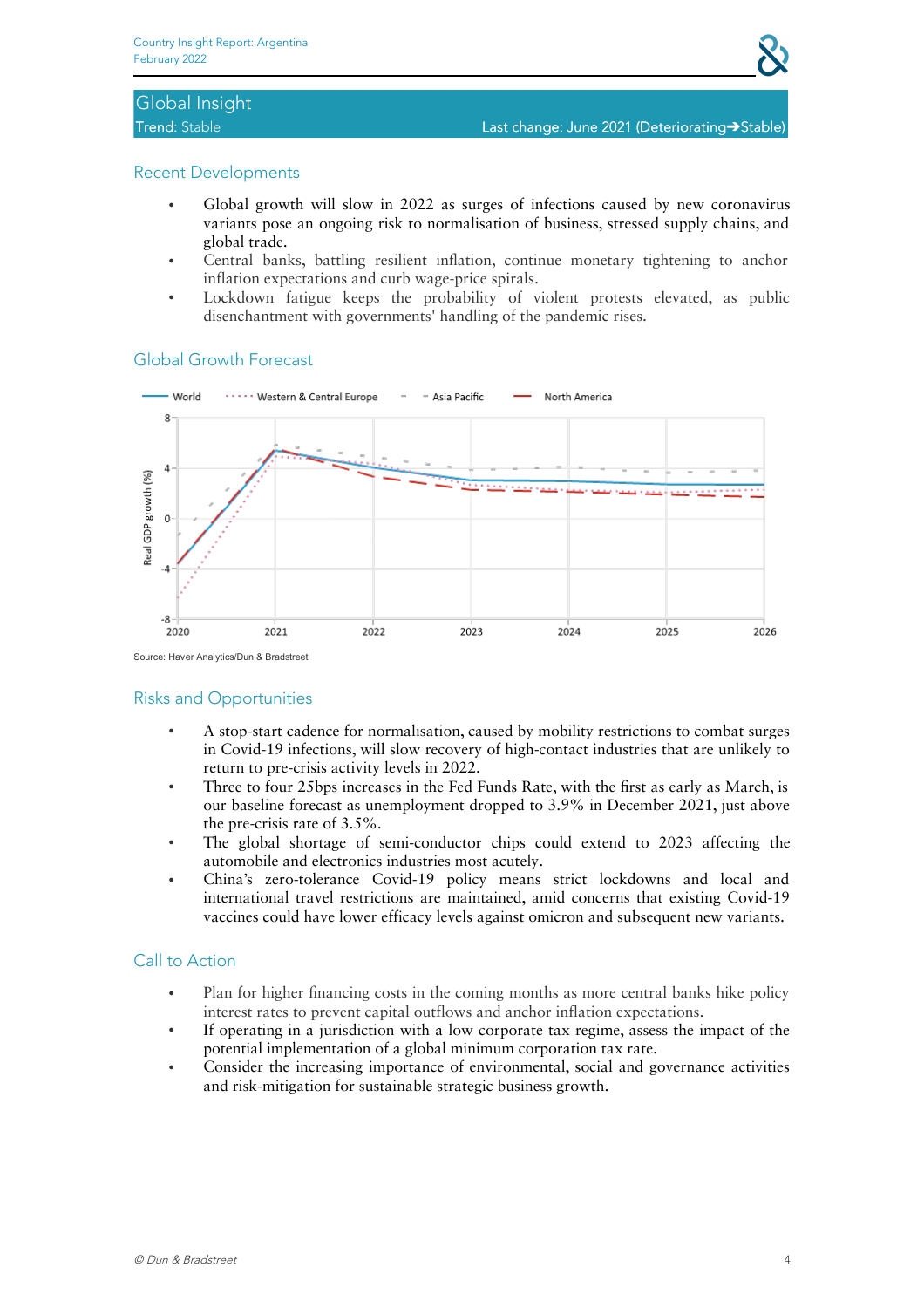## <span id="page-4-0"></span>Regional Insight

### Recent Developments

- Central banks are combatting rising inflation with further monetary tightening: in late-January, Colombia, Chile and Paraguay hiked policy rates by 25bps to 150bps.
- Extreme weather, input shortages and logistics delays exacerbate supply-chain problems, driving inflation and weighing on consumption and growth.
- National vaccination campaigns continue, but divergence persists: as of 29 January 88% of Chile's population was fully vaccinated compared to 44% in Bolivia.
- The region will be one of the slowest growing in 2022 as stubborn inflation, political instability, US monetary tightening, and new variants weigh on growth.

### Regional Outlook



### Regional Growth Forecast

Source: Haver Analytics/Dun & Bradstreet

### Risks and Opportunities

- Monetary tightening by the US which could begin in March and other advanced economies will weigh on growth.
- Projected output of major agricultural commodities in Brazil, Argentina and Paraguay, including soybeans, for 2022 is threatened by severe weather, including drought.
- Argentina, Brazil, Chile, Colombia, Costa Rica, Ecuador, Mexico and Peru are among 100+ countries to have signed a declaration at COP26 to end deforestation by 2030.
- Most commodities' prices are higher than pre-pandemic levels, boosting revenue for net exporters of industrial and agri commodities...
- ...however, elevated prices of energy and food are contributing to high and sticky inflation, eroding consumer purchasing power in the majority of countries.

- Some operational adjustments in businesses due to the impact of Covid-19 including distribution and sales channels - will persist beyond the pandemic.
- Expect regional central bankers to tighten further in the coming months to anchor inflation expectations and limit capital outflows.
- Assess the impact of monetary tightening on borrowing costs in Argentina, Brazil, Mexico, Peru, and Chile in the coming months.
- Note that exporters of agricultural products and hard commodities face elevated nearterm risk from an economic slowdown in China.
- Prepare for protests demanding social, political and economic change ahead of elections.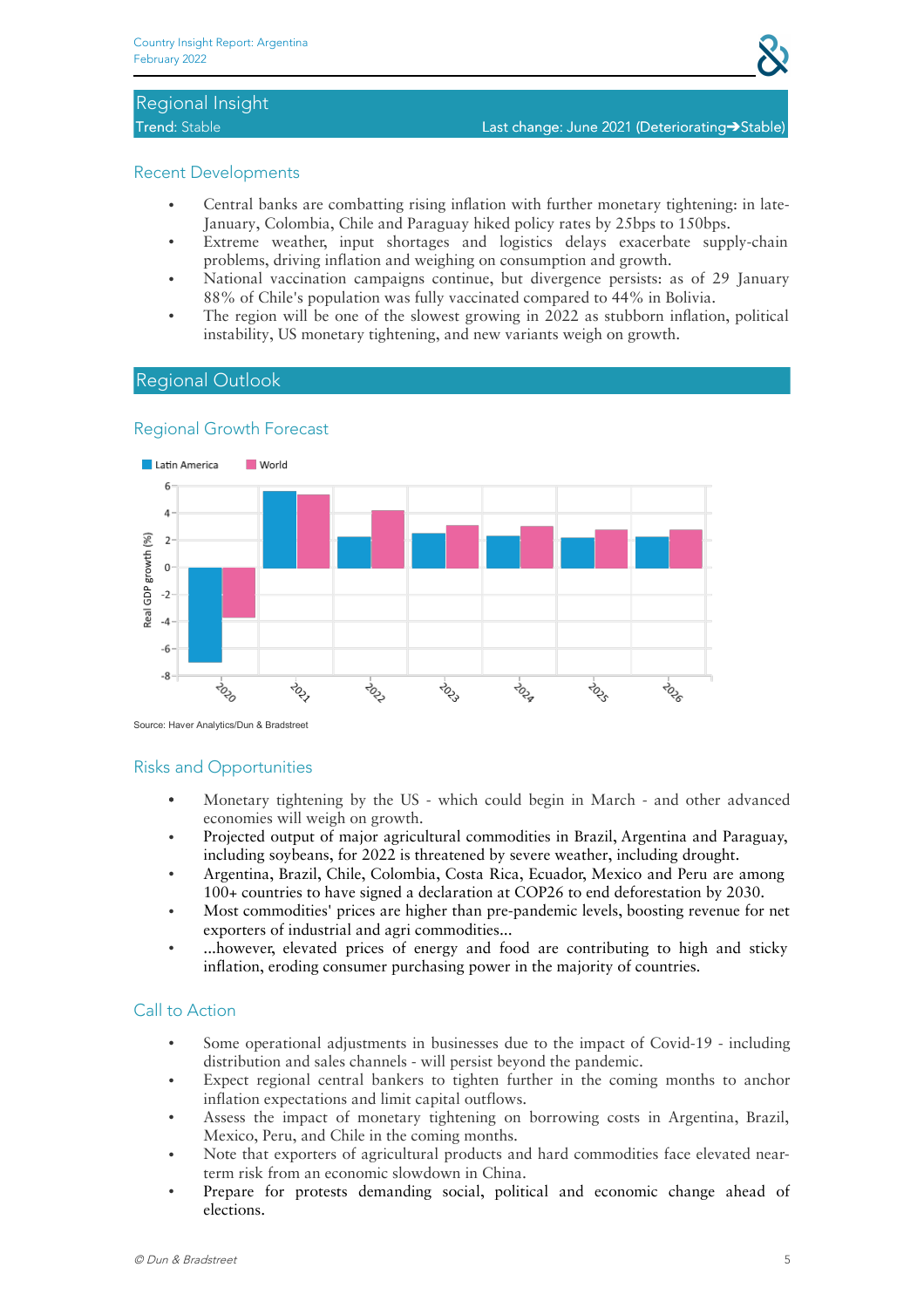## <span id="page-5-0"></span>Country Insight Headlines

### <span id="page-5-1"></span>Credit Environment New York Score: DB6c



### Rating Outlook: Stable

### Risks and Opportunities

- Banco Central de la República Argentina (BCRA, the central bank) hiked its 'Leliq' benchmark interest rate by 200 basis points in January to 40% - its first hike since November 2020 - as it tightens to curb inflation of more than 50%.
- An IMF agreement to renegotiate USD44.5bn in debt will substantially ease balance of payment pressures.
- Argentina and China have agreed to remove the requirement for IMF approval for a swap deal; the Bank of China's swap line is roughly USD18bn.
- High inflation continues to erode real returns to savers.

### Trade Terms

| <b>Description</b>       |            |
|--------------------------|------------|
| <b>Minimum Terms</b>     | LC         |
| <b>Recommended Terms</b> | <b>CLC</b> |
| Usual Terms              | 30-90 days |

Source: Dun & Bradstreet

*Note: OA: Open Account; SD: Sight Draft (Documentary Collection); LC: Letter of Credit; CLC: Confirmed Letter of Credit; CiA: Cash in Advance.*

### Export Credit Cover

| Agency                       | Cover                                     |
|------------------------------|-------------------------------------------|
| <b>US Eximbank</b>           | Cover on case-by-case basis               |
| <b>Eksport Kredit Fonden</b> | Cover on case-by-case basis               |
| <b>ECGD</b>                  | Cover on case-by-case basis               |
| Euler Hermes AG              | Limited cover available, conditions apply |

Source: Export Credit Agencies

- To mitigate transfer risks, consider tight payment terms when forming new contracts with local companies.
- Use confirmed letters of credit when doing business with local firms. ●
- Hedge FX risks to avoid currency-related losses; the risk of currency devaluation has eased for now, but the peso will remain under downward pressure in 2022.
- Be aware that participation in the Global Trade [Exchange](https://www.dnb.co.uk/products/finance-credit-risk/global-trade-exchange-program.html) Program the world's largest commercial trade data network - increases insight around credit decision-making and risk management.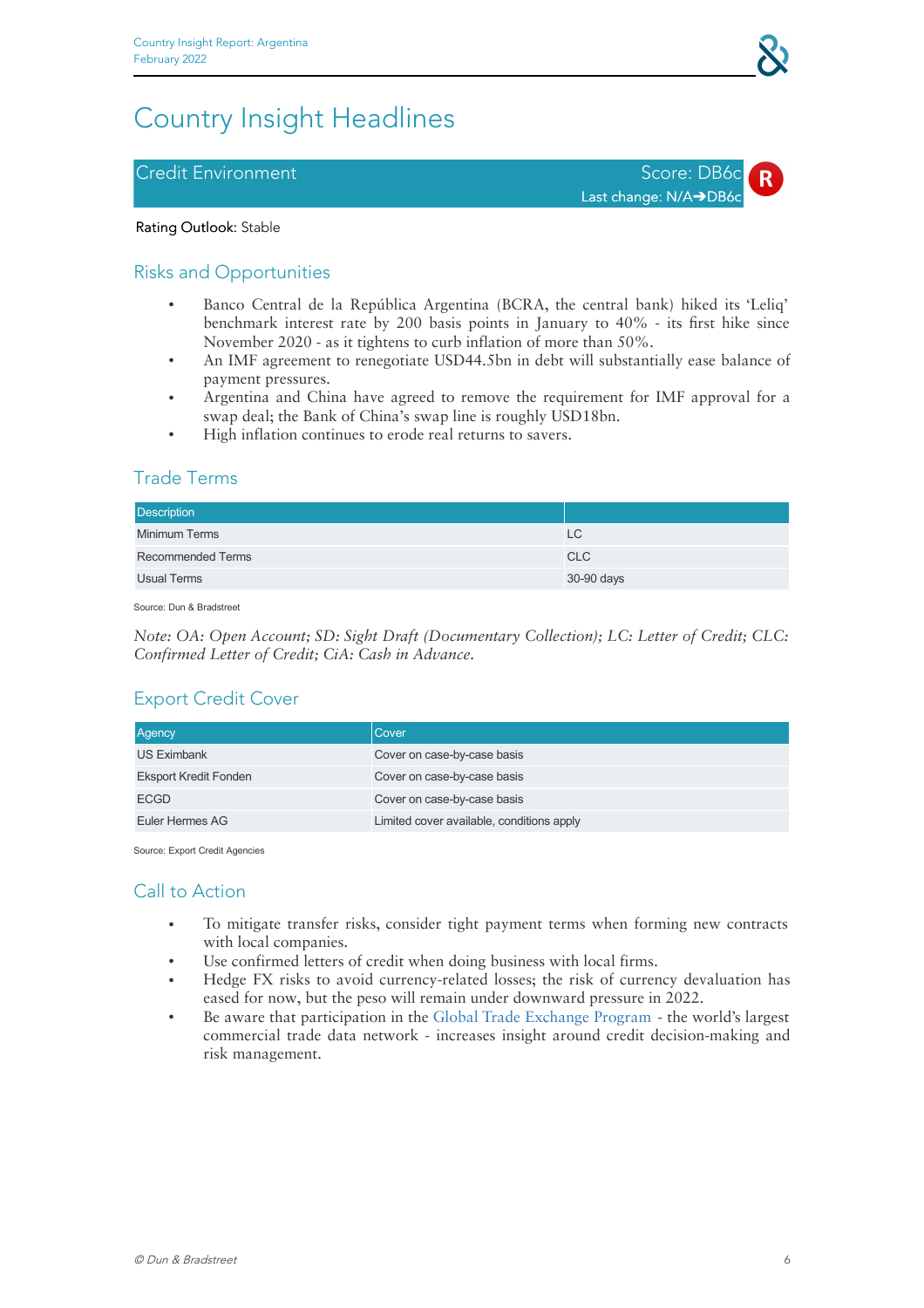### <span id="page-6-0"></span>Supply Environment Supply Environment Score: DB5d

Last change: N/A→DB5d

Rating Outlook: Stable

### Risks and Opportunities

- Prolonged drought has led to lower crop output and heightened risk of wildfires.
- Construction of a gas pipeline from Vaca Muerta to Buenos Aires (announced in November) should significantly increase gas output.
- The probability of unexpected near-term changes in import/export bureaucracy has significantly fallen as the government renegotiates its debt with the IMF.



### Risk Index: Hazard & Exposure

Source: Haver Analytics

- Note that while Argentina is in its last phase of easing Covid-19 restrictions, including looser border controls, a surge in infections could lead to measures that would hit high contact sectors, including hospitality, retail, bars, restaurants and recreation.
- Be aware that lower water levels as a result of droughts in Brazil where the Parana River begins, has also affected energy production and the availability of water for household consumption.
- Be advised that prolonged drought will negatively affect global grain supplies, keeping already-high food prices elevated.

*Note: 0 = lowest risk, 10 = highest risk*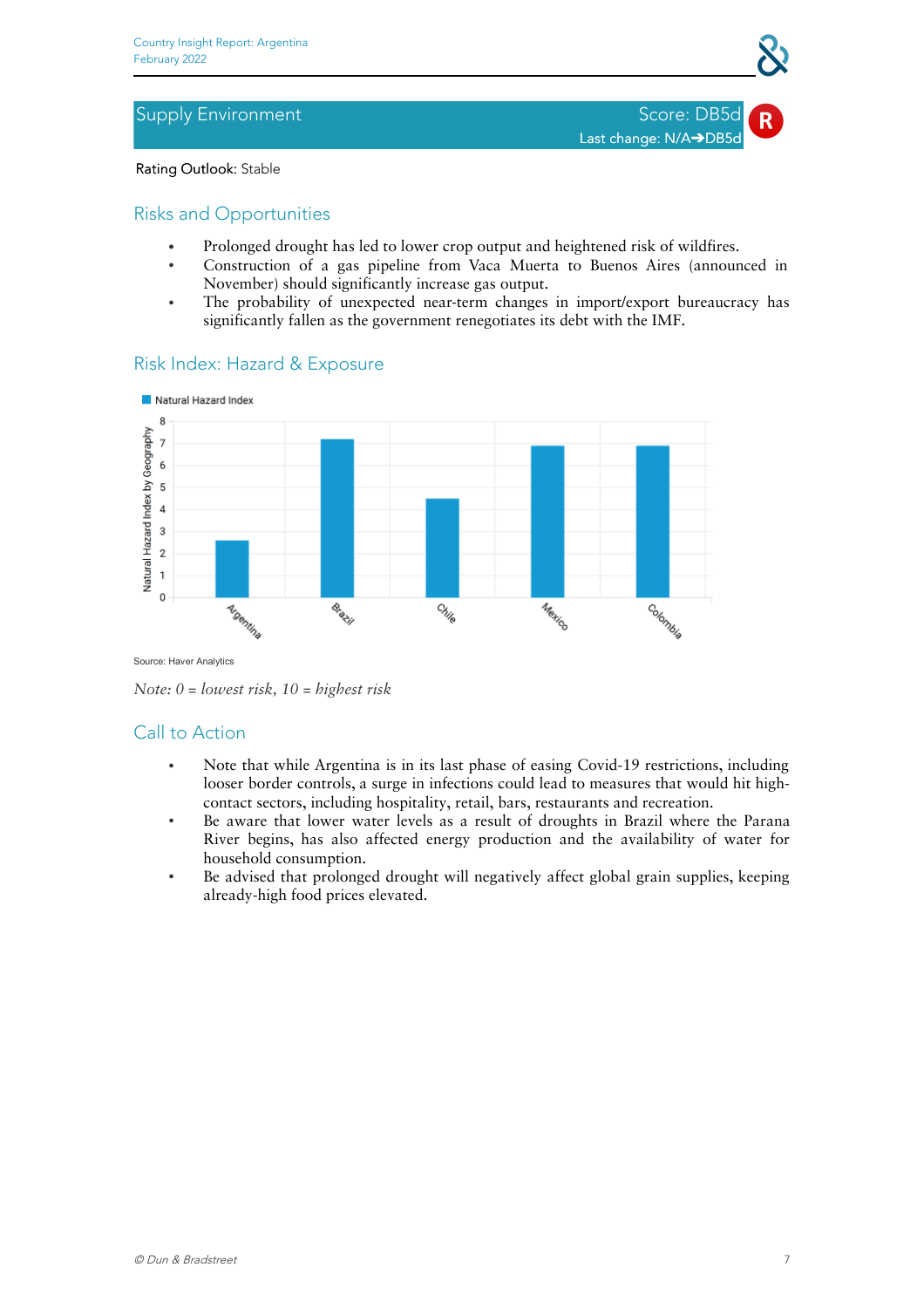### <span id="page-7-0"></span>Market Environment National Score: DB6b

Last change: N/A→DB6b

### Rating Outlook: Deteriorating

### Risks and Opportunities

- University of Torcuato di Tella (UTDT) consumer confidence rose to 4.01 in January, but remains in negative territory, weighing on market potential outlook.
- Increases in the national minimum wage from September 2021 to February 2022 helps to offset (but not fully compensate for) the erosion of purchasing power.
- Despite anti-price-gouging policies and price controls on essential goods, inflation will remain elevated in 2022.
- As regional trade blocs forge deeper ties intra- and extra-regionally, exporters' access to faster-growing markets such as India will expand in the medium term.

### Nominal GDP and GDP per capita



Source: Haver Analytics/Dun & Bradstreet

- Keep abreast of short-term economic forecasts for Brazil, China, India, Chile and the US and adjust projected export demand accordingly.
- Consider the opportunities and risks presented by China's increasing importance to trade and investment in Latin America, although over the next few years the US will continue to be a source of substantial inward direct investment.
- Factor in expectations that the commercial environment will be increasingly less business-friendly under the current administration.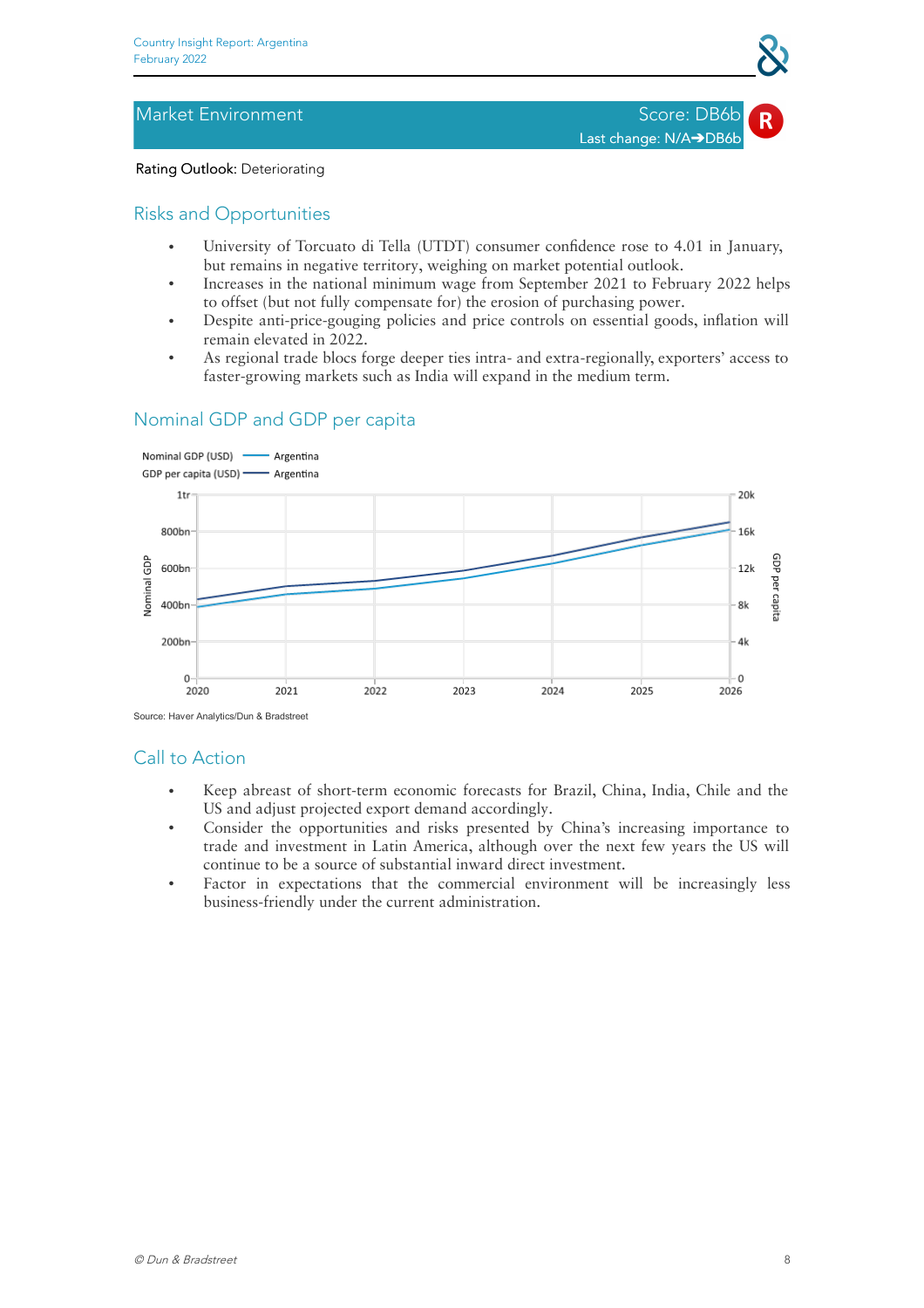### <span id="page-8-0"></span>Political Environment National According Score: DB5d

Last change: N/A→DB5c

Rating Outlook: Stable

### Risks and Opportunities

- Public protests against negotiations between the IMF and Argentina for repayment of USD44.5bn puts the government in a political bind.
- The Fuente de Todos, which lost its majority for the first time since 1983 in congressional elections held on 14 November, will need cross-party support for key legislation - including an IMF deal.
- Price controls on basic consumer items will be maintained in our forecast horizon.
- Although such controls may be welcomed by households, investor sentiment has been dented by the government's intervention in markets.

### Political Freedom

|                        | <b>Location Electoral</b><br><b>Process</b> | <b>Pluralism</b><br>and Particip. of Govt. |    | Function'g Freedom of<br>Express'n and<br><b>Belief</b> | Assoc. and<br>Org. Rights | <b>Rule</b> | <b>Personal Autonomy and</b><br>of Law Individual Rights |
|------------------------|---------------------------------------------|--------------------------------------------|----|---------------------------------------------------------|---------------------------|-------------|----------------------------------------------------------|
| Argentina              | 11                                          | 16                                         | 8  | 15                                                      | 11                        | 10          | 13                                                       |
| Latin<br>America       | 9                                           | 11                                         | 7  | 13                                                      | 8                         | 8           | 10                                                       |
| <b>OECD</b><br>Average | 11                                          | 15                                         | 10 | 14                                                      | 11                        | 13          | 14                                                       |
| 7                      |                                             |                                            |    |                                                         |                           |             | 16                                                       |

Source: Freedom House

*Note: Higher score = greater degree of freedom*

- Changes in investment policy in the near term that may further restrict private sector participation in certain sectors is now less likely as Argentina negotiates with the IMF.
- Note that three consecutive years of economic recession, stubborn inflation, high unemployment and poverty rates have elevated public discontent.
- Recall that public disapproval of both the executive and legislative branches of government are high, suggesting a high probability of widespread public protests.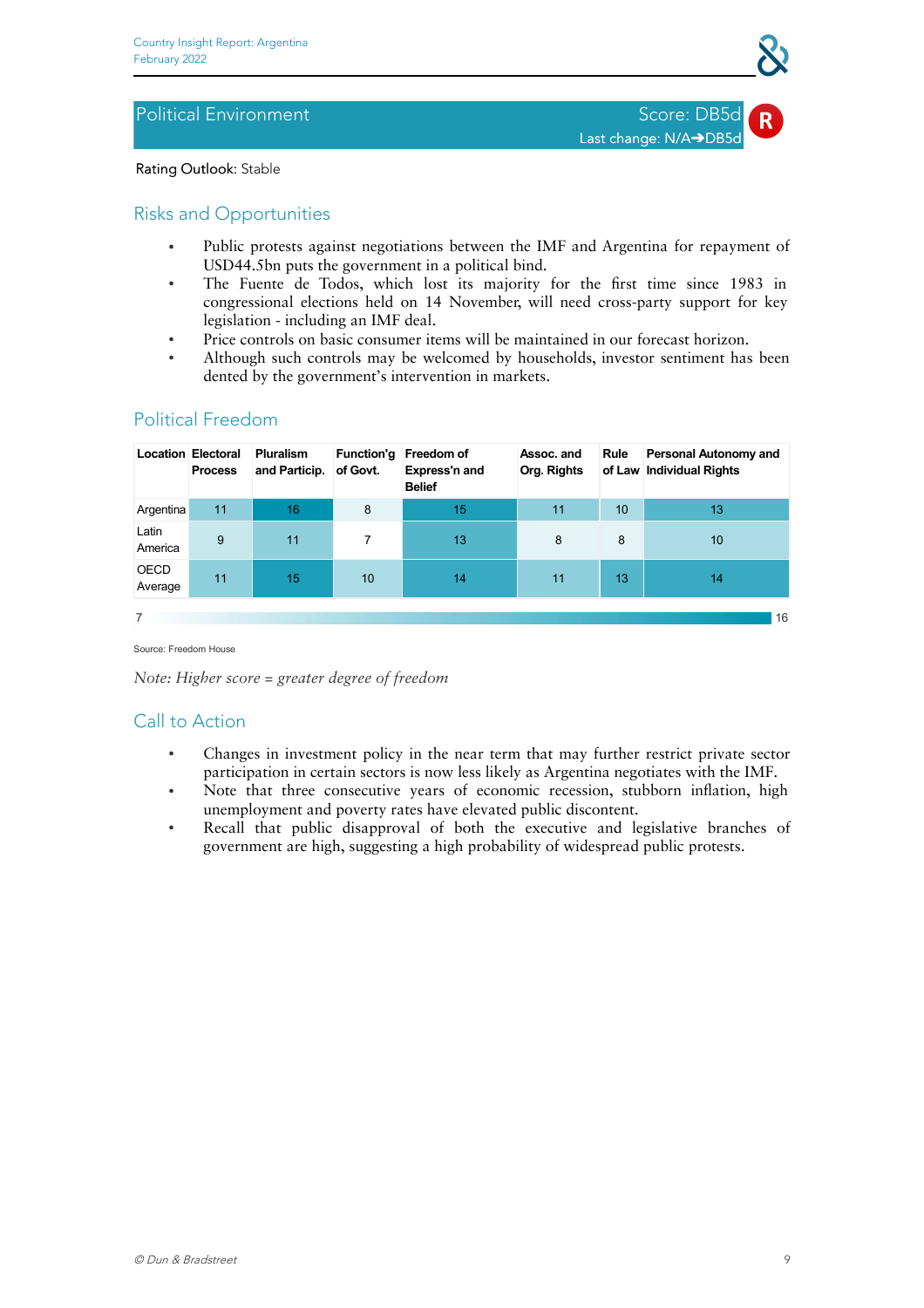

## <span id="page-9-0"></span>Detailed Analysis

The following sections analyse in more detail the nine core elements that influence the risks and opportunities involved when doing business in/with a given country.

The core categories that we analyse as part of our broader risks and opportunities model are as follows:

Short-Term Economic Outlook

Long-Term Economic Potential

Market Potential

FX Risk

Transfer Risk

Business Regulatory Environment

Business Continuity

Political/Insecurity Risk

Expropriation/Nationalisation Risk

Descriptions for each of these categories can be found in the User Guide.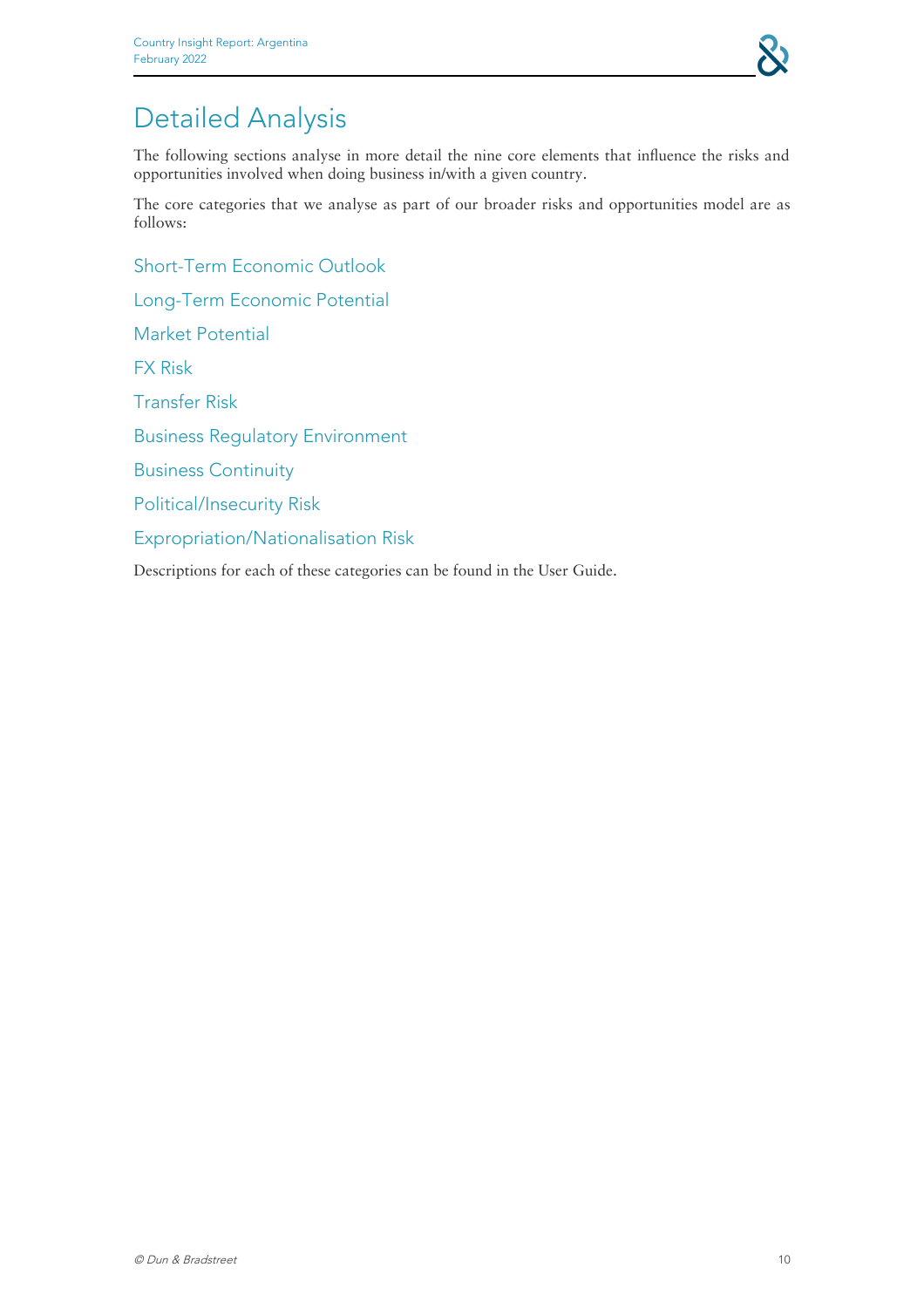### <span id="page-10-0"></span>Rating Outlook: Stable

As base effects wane, growth momentum will slow in 2022. Strong export demand will support growth in Q1 on the back of solid demand from key partners, including China, Brazil and the US. However, a confluence of domestic factors weigh heavily on growth prospects: inflation remains at one of the highest levels in the world, eroding purchasing power and constraining consumer and business confidence; policy uncertainty will be exacerbated by fissures in the ruling Frente de Todos coalition, which lost its congressional majority in the last mid-terms; and pandemic-related uncertainty.

### Recent Developments

- Industrial production increased by 10.1% y/y in December 2021, up from 9.9% in November; the increase was driven by increased production of food, beverages, metal and transportation equipment.
- The UTDT consumer confidence index rose to 40.1 in January from 37.8 in December but remains in pessimistic territory - below the 50-point level.

### Real GDP growth (%) Argentina Inflation (%) Argentina  $12$ 60  $\mathbf{R}$ 50 Real GDP growth (%)  $\overline{A}$ 40  $\overline{0}$ 3Ū.  $-4$ 20 -8  $10$ 'n  $-12$ 2022 2024 2026 2021 2023 2025 2020

### Real GDP Growth and Inflation

Source: Haver Analytics/Dun & Bradstreet

### Risks and Opportunities

- Monthly inflation increased m/m in December, rising by 3.84% m/m, to take the y/y rate to 50.9%, staying significantly above the target rate of 29%.
- The biggest price gains in December were in alcoholic beverages and tobacco, transportation, and restaurants and hotels.
- Government intervention in markets and less-business-friendly regulations are expected to ease as the Fernandez administration renegotiates with the IMF.

### Call to Action

- Exercise greater caution when extending credit to local parties; closely monitor business-to-business payment performance trends.
- Note that cross-border payment risks remain elevated, and there are tight capital controls in place.
- Assume that there will still be difficulty in purchasing hard currency, as the central bank's FX holdings are below the IMF's recommended minimum.
- Watch for the agriculture sector to be a notable contributor to growth as long as global commodity prices remain elevated.

Inflation

B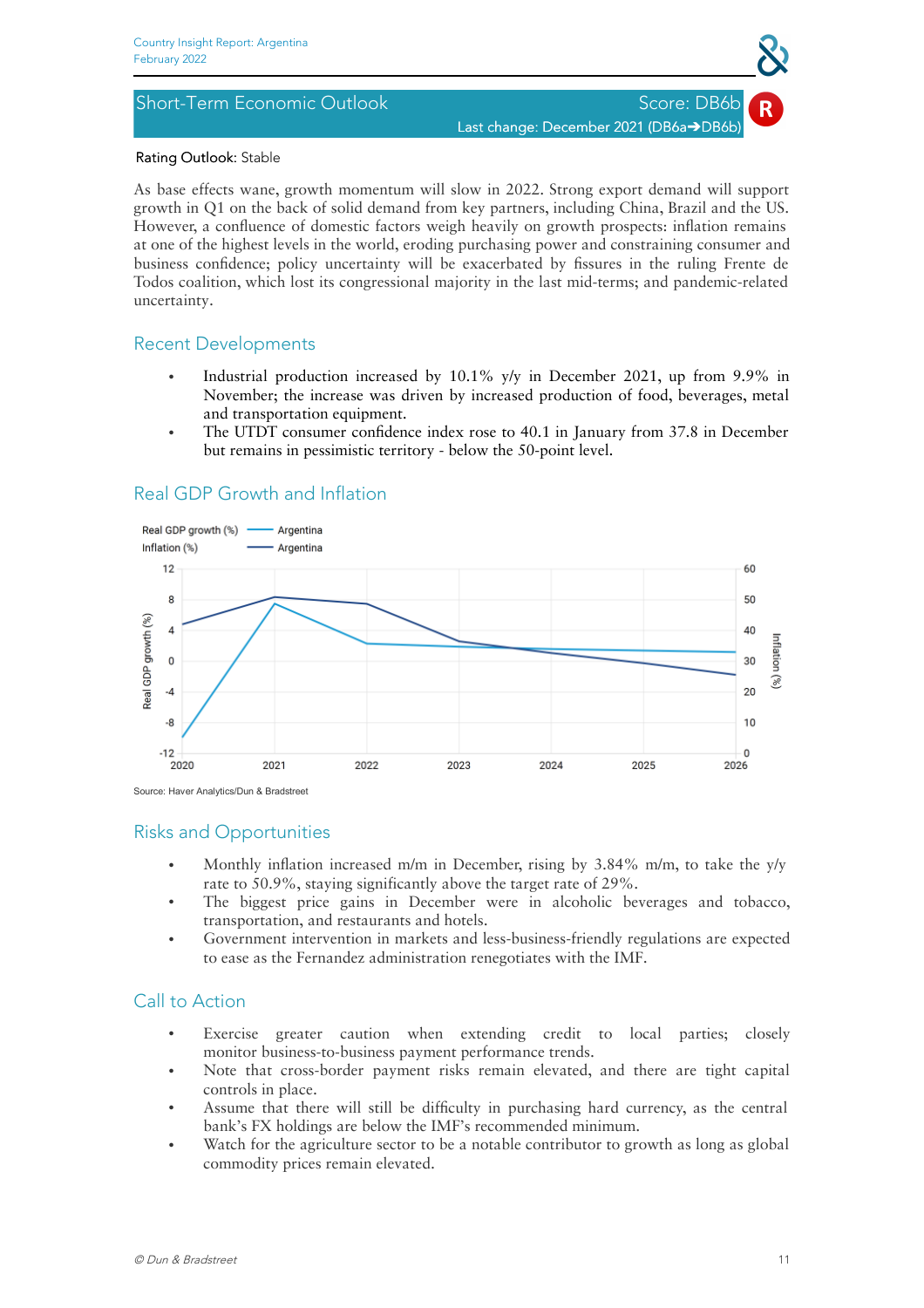### <span id="page-11-0"></span>Long-Term Economic Potential Score: DB5a



### Rating Outlook: Stable

Argentina's long-term growth prospects are constrained by its low competitiveness. In the World Economic Forum's *Global Competitiveness Report 2019,* Argentina was ranked an unimpressive 88th out of 141 countries in terms of its institutions with a score of 49.9, down from 51.5 in the previous year. Its worst-performing index components were burden of government regulation, efficiency of legal framework in settling disputes, organised crime, and strength of auditing and report standards. The country's best-performing components were budget transparency and shareholder governance.

### Recent Developments

- Argentina has joined China's Belt and Road Initiative, focusing on proposed infrastructure and other projects to the tune of USD30bn.
- Negotiations of an IMF agreement put a brake on implementation of anti-business policies that led to reduced inflow of foreign portfolio and direct investment in the past two years.
- As a result of increasing government spending on education since 1980, Argentina's education system has enabled growing numbers of its citizens to attain the highest levels of education when compared with regional peers.
- Negatively, a lack of professional opportunities has presented a 'brain drain' challenge that successive governments have sought to reverse.



### Exports and Imports

Source: International Monetary Fund Direction of Trade Statistics/Haver Analytics

### Risks and Opportunities

- Argentina has the world's second-largest shale gas reserves.
- Argentina also has the second-largest lithium reserves, at 17m tonnes.
- According to the World Economic Forum's *Global Competitiveness Report 2019*, Argentina ranks 68th out of the 141 countries surveyed in terms of infrastructure.
- Improved institutional capacity, if pursued, would enhance the country's resilience to climate-related and natural disasters.

- Note that Argentina's telecommunications infrastructure and penetration is relatively high in terms of mobile-telephone subscriptions per 100 population.
- However, also note that in terms of physical capital, Argentina is significantly behind regional peers, such as Chile, because of years of under-investment.
- <span id="page-11-1"></span>• Expect the labour force to remain relatively well educated; however, a continued lack of adequate employment opportunities could result in further 'brain drain'.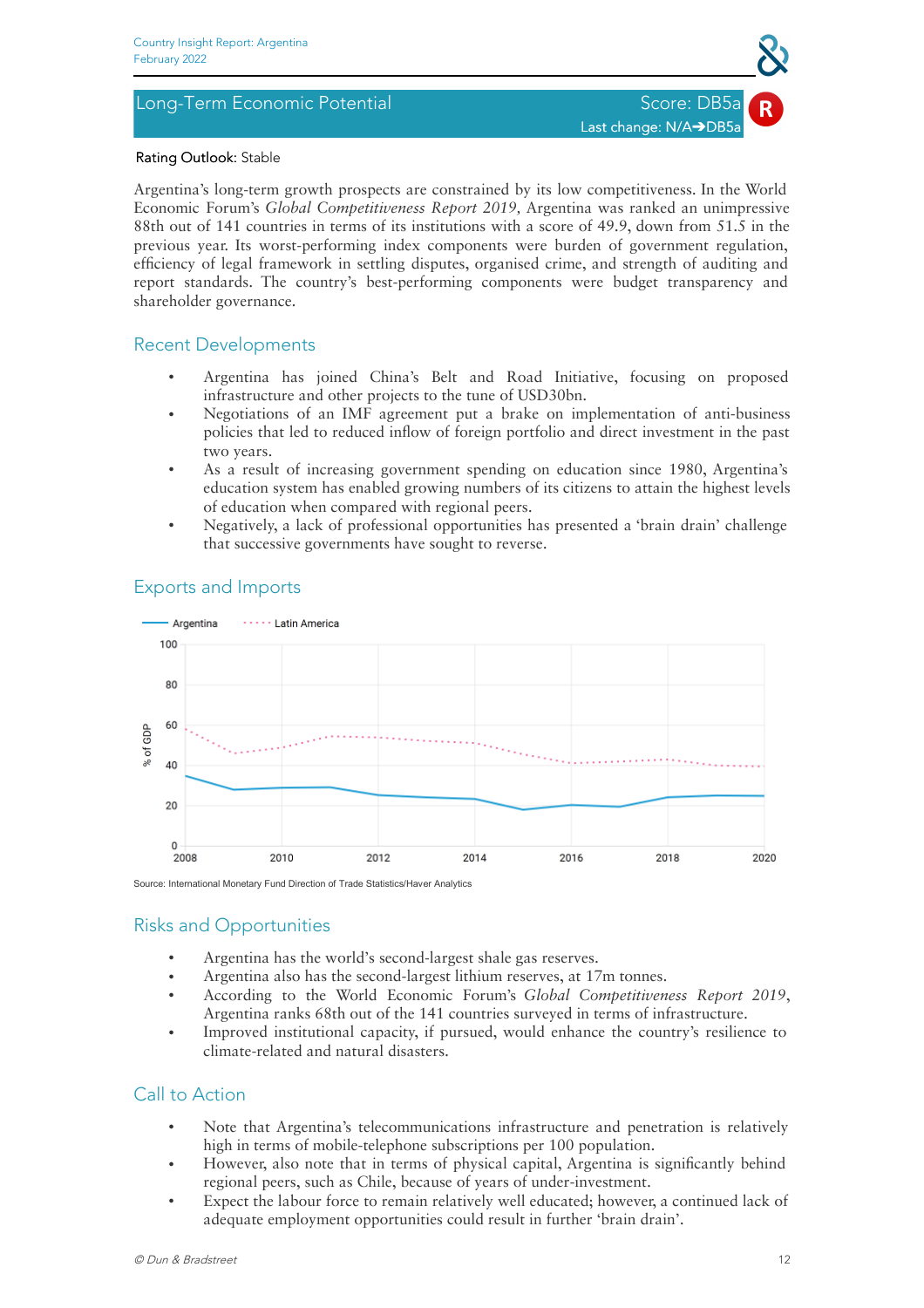### Rating Outlook: Deteriorating

Argentina's domestic market potential is good, but its struggle with one of the highest inflation rates in the world is severely eroding purchasing power. Its GDP per capita lags behind those of Chile, Uruguay and Mexico. After contracting in 2014, nominal GDP (in US dollar terms) rose in 2017, but declined in 2018, mainly because of a sharp depreciation. With the economy contracting for a third consecutive year in 2020, per capita income registered its third straight year of decline. However, the rebound in 2021 and positive growth forecast until 2025 will boost per capita income.

### Recent Developments

- The market outlook remains subdued because purchasing power continues to be eroded by high inflation despite price controls and limits on the export of specific beef products until the end of 2023.
- The central bank's crawling peg has helped reduce the pace of currency depreciation; however, we expect the peso to weaken at a faster clip in 2022.
- Several increases in the national minimum wage from September 2021 to February 2022 will help ease erosion of purchasing power.

| <b>Tariff Barriers</b>                        | Argentina | <b>Brazil</b> | <b>Chile</b> | Mexico | Colombia |
|-----------------------------------------------|-----------|---------------|--------------|--------|----------|
| Overall Weighted Mean Tariff                  | 7.3       | 8.0           | 0.4          | 1.2    | 2.9      |
| Manufactures Weighted Mean Tariff             | 8.4       | 9.2           | 0.5          | 1.4    | 3.0      |
| <b>Primary Products Weighted Mean Tariffs</b> | 1.8       | 2.7           | 0.3          | 0.6    | 2.8      |
| Overall MFN Tariff                            | 25.6      | 27.9          | 0.0          | 6.0    | 0.5      |
| Manufactures MFN Tariff                       | 26.1      | 28.8          | 0.0          | 5.6    | 0.3      |
| <b>Primary Products MFN Tariff</b>            | 15.9      | 15.8          | 0.0          | 11.5   | 2.9      |
| Services Restrictiveness Index                | 17.0      | 22.5          | 23.4         | 29.5   | 18.3     |

### Main Restrictions on Imports

Source: Haver Analytics/World Bank

*Note: Tariff data displayed as %. For SRI data, 0 = completely open, 100 = completely closed*

### Risks and Opportunities

- The economy will continue to derive a significant portion of its revenue and export receipts from the primary sector, food crops and minerals and metals.
- Argentina, which has the world's second-largest lithium reserves (estimated at 17m tonnes) is expected to be a major producer within the next decade.
- The economic growth rate for 2022 will depend on the frequency of new Covid-19 surges, whether inflation is tamed and government policy linked to its IMF debt restructuring deal.
- Although Argentina requires few official documents to import and export goods compared with the regional average, the costs of importing and exporting are higher.

- Consider the opportunities and risks presented by China's increasing importance to trade and investment in Latin America, although over the next few years the US will continue to be a source of substantial inward direct investment.
- Factor in expectations that the commercial environment will be increasingly less business-friendly under the current administration.
- **Expect new market opportunities from closer trade and investment ties with extra**regional and regional trade blocs if the government resolves tension with Mercosur.
- Follow developments regarding trade disputes and any relevant bilateral trade talks that involve Argentina.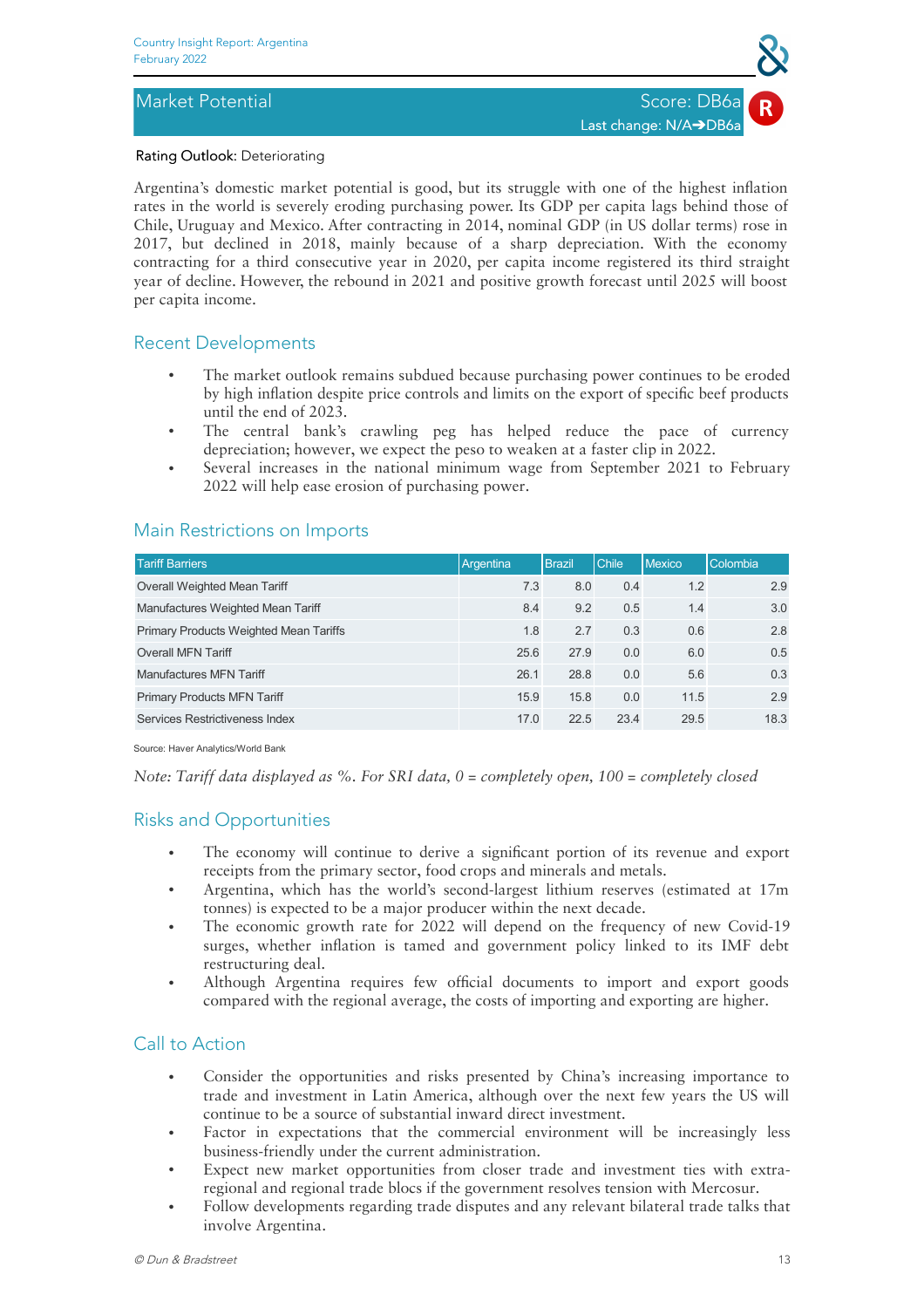### <span id="page-13-0"></span>Rating Outlook: Stable

In February 2021 the central bank (BCRA) switched from a managed peg to a crawling peg to help reduce exchange-rate volatility and ease near-term FX risk. The bank was successful in using the crawling peg for pursuing its target to limit nominal depreciation by 25% until end-2021. We expect the peso to weaken to ARS167:USD in 2022.

### Recent Developments

- Having hiked its benchmark 'Leliq' interest rate in January by 200 basis points (for the first time in over a year), the central bank is expected to continue on a tightening path in H1.
- Higher commodity prices, particularly for agri-exports, will help the country to accumulate reserves.
- Since August, companies and retail investors have been facing new restrictions in accessing US dollars via the purchase and sale of financial instruments through parallel foreign-exchange markets.

### Import Cover (Months)



Source: Haver Analytics/Dun & Bradstreet

### Risks and Opportunities

- Reserves declined by 4.9% m/m in January to USD37.6bn, below the IMF's recommended 3-month import cover.
- An IMF agreement, expected before end-March, will ease balance of payment pressures and the risk of near-term default on external debt payments due in Q1.
- A currency crisis has been ruled out for the near term, given the impact of an anticipated IMF deal on low levels of foreign reserves held by the central bank.

- Despite improvements in hard currency reserves, businesses should still expect challenges in procuring US dollars.
- It is advisable to engage in currency hedging to reduce FX risk and tighten payment terms with local counterparties for settlement of USD liabilities, where possible.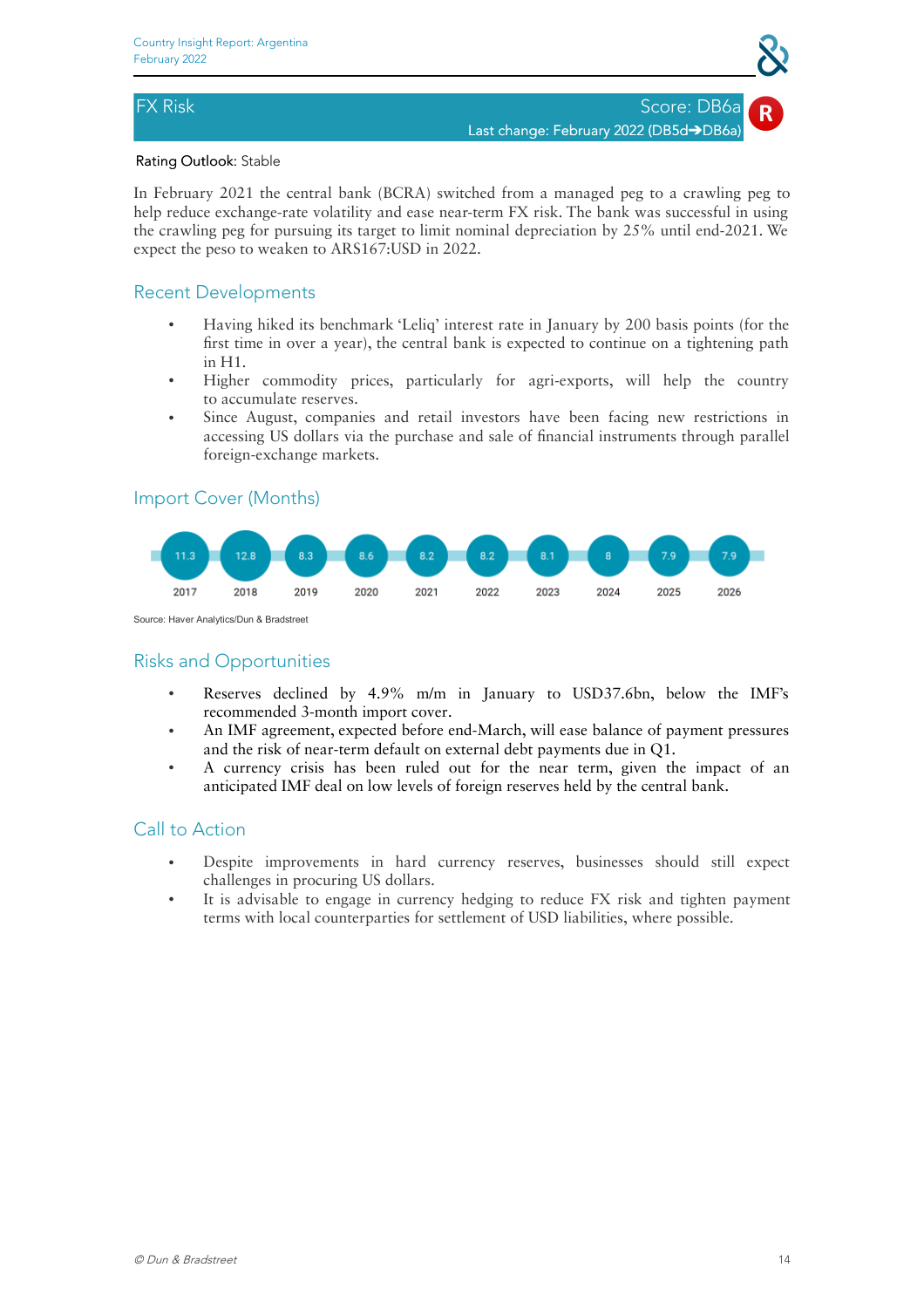### <span id="page-14-0"></span>Rating Outlook: Stable

The Banco Central de la Republica Argentina (BCRA, the central bank) has been aggressively tightening capital controls in recent years as FX reserves remain atworryingly low levels. The most stringent capital controls in five years were introduced in September 2019, drastically widening the gap between the official and parallel FX rates. Despite rising limits on the ability to buy and move USD out of the country, demand for dollars by investors and businesses remains strong as confidence in the peso continues to deteriorate.

### Recent Developments

- On 12 August 2021, the central bank unveiled new capital controls that narrowed companies' access to USD and forced the use of alternative routes such as over-the counter exchanges to secure dollars.
- The central bank has limited the amount of USD companies can buy in some alternative markets by extending existing caps on dollar purchases to all companies held by controlling shareholders.
- The central bank has also banned some swaps between local and US bonds a mechanism that was used by investors to move money abroad.

### Transfer Situation

| <b>Type</b>           | Delay     |
|-----------------------|-----------|
| <b>FX/Bank Delays</b> | 0-1 month |
| Local Delays          | 0-1 month |

Source: Dun & Bradstreet

### Trade Payment Restrictions

| <b>Trade Payment Restriction</b>                                   | Argentina Latin America   OECD Average |      |
|--------------------------------------------------------------------|----------------------------------------|------|
| Restrictions on non-Residents' Accounts                            | 0.8                                    | 0.06 |
| Restrictions on Payments for Imports                               | 0.35                                   | 0.06 |
| Restrictions on Payments for Invisible and other Current Transfers | 0.65                                   | 0.35 |

Source: International Monetary Fund

### *Note: for a definition of the Trade Payment Restrictions please see the online user [guide](http://www.dnbcountryrisk.com/userguide/MIR_user_guide.pdf)*

### Risks and Opportunities

- Contado con Liquidacion (CCL) transactions to facilitate the foreign sale of pesodenominated assets for USD can no longer be settled by third parties.
- Tighter regulations have been introduced by the National Securities Commission for trades involving local government bonds due in 2030 and some international bonds.
- Heightened transfer risk is contributing to a less predictable outlook relative to crossborder transfer regulations, thereby increasing uncertainty in the commercial sphere.

- Be aware that firms are encouraged to plan for stringent capital controls, which will remain in place to end-2022 given the central bank's low stock of FX.
- At the same time, note that it is advisable to tighten payment terms with local counterparties for settlement of USD liabilities, if possible.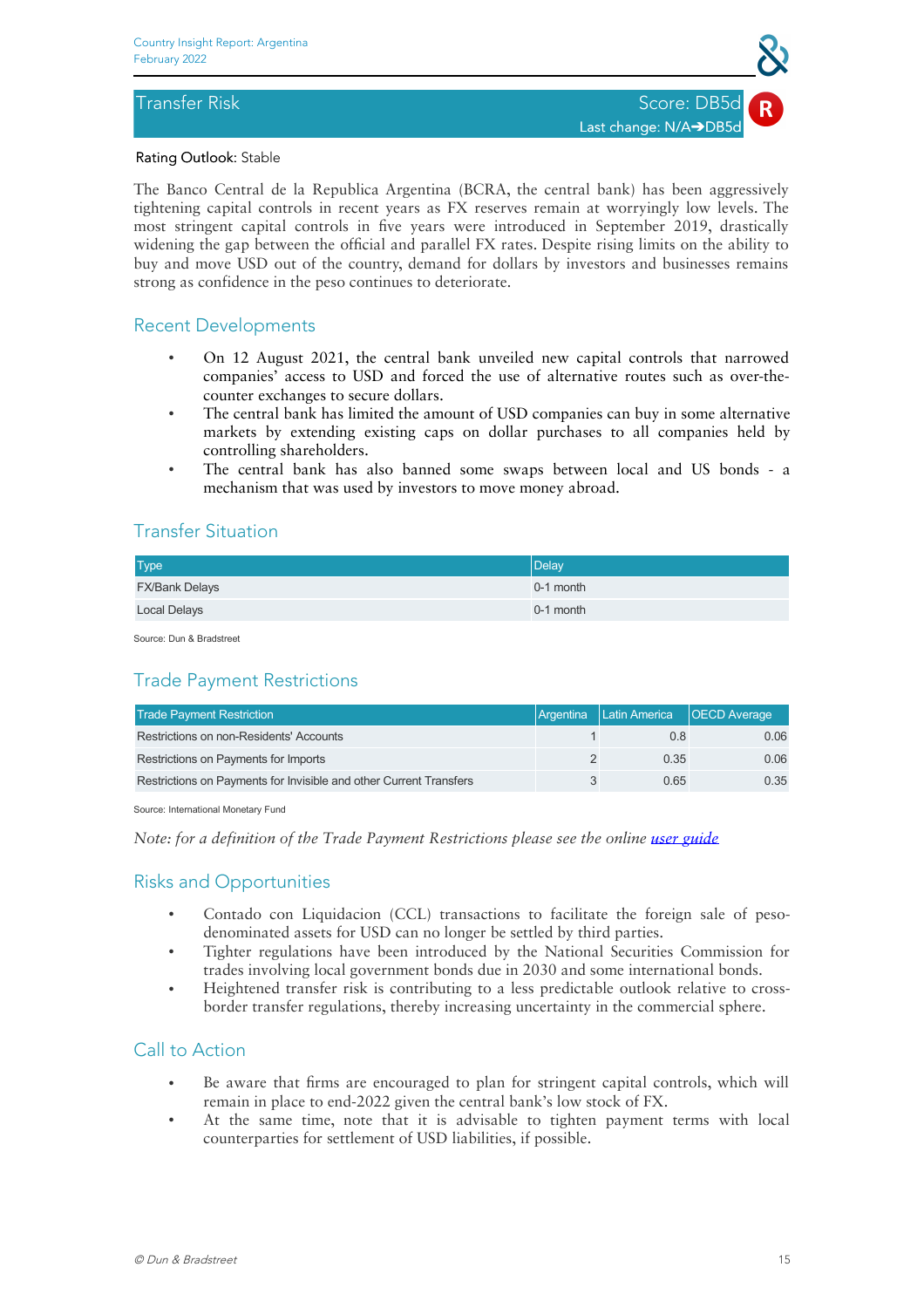### <span id="page-15-0"></span>Business Regulatory Environment Score: DB5a



### Rating Outlook: Stable

The regulatory environment is characterised by heavy and sometimes unexpected changes in government intervention that affect cross-border trade and investment including (but not limited to) export quotas, bans and duties. The Investment and Trade Promotion Agency (Agencia Argentina de Inversiones y Comercio Internacional) could help with navigating the regulatory landscape.

### Recent Developments

- Argentina is set to appeal a 21 September US Court of International Trade ruling that denied its challenge to high duties on its biodiesel exported to America.
- The 5% tax on exported services will end in 2022 in a bid to boost the knowledge sector, which includes IT and professional services, sold mainly to the US and UK, which accounted for almost USD6m in export earnings in 2020.
- In the 2020 Corruption Perceptions Index, published by Transparency International, Argentina dropped to 72nd from 66th of 180 countries in the previous year's ranking.
- However, corruption in the public sector remains a major challenge.



### Ease of Paying Taxes, 2019

Source: World Bank, 'Doing Business Report'

### *Ranking: Low score = best, High score = worst*

### Risks and Opportunities

- Argentina is ranked among countries with the most credit information, as it has the highest number of borrowers covered by credit bureaus.
- In the recent past, judicial independence has been called into question, with the perception that certain elements are subject to political influence.
- Improvements to the tax code in recent years have improved Argentina's attractiveness compared with regional leaders, such as Chile and Mexico, which it has lagged behind in the past few years.

- Note that Argentina's total tax and contribution rate is higher than in peer countries.
- Scrutinise cross-border tax issues, tax treaties, and new fiscal treatments and definitions well in advance to prevent difficulties.
- Note that D&B [Onboard](https://www.dnb.co.uk/products/corporate-compliance/direct-for-compliance.html) provides a single point of access to information and tools to more easily research and make compliance decisions.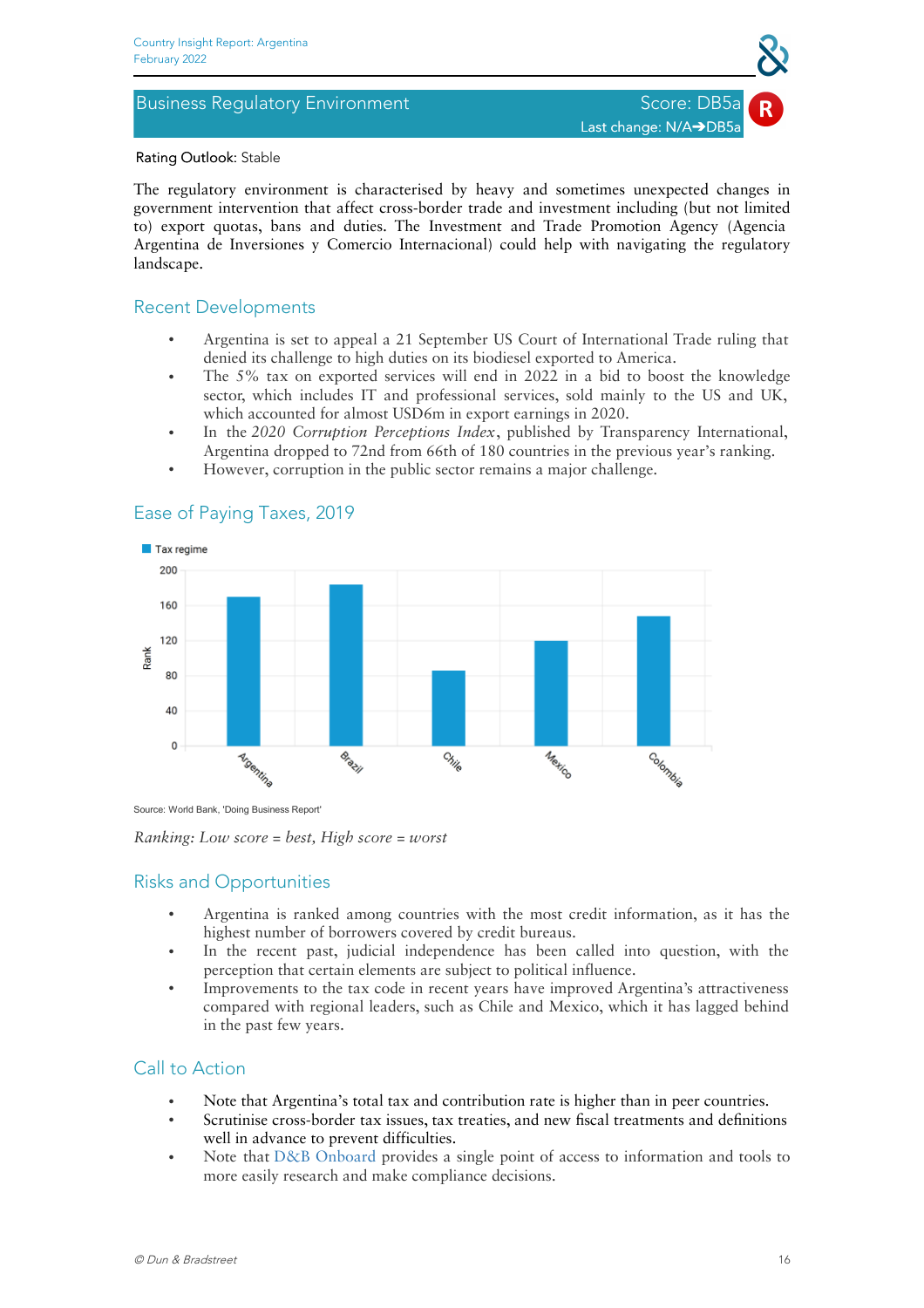### <span id="page-16-0"></span>Business Continuity Score: DB5d Score: DB5d Score: DB5d Score: DB5d Score: DB5d Score: DB5d Score: DB5d Score:



### Rating Outlook: Stable

Argentina's geographic location and characteristics make it vulnerable to natural threats, including severe storms, volcanic activity and earthquakes. According to the Global Facility for Disaster Reduction and Recovery (GFDRR), climate change poses an additional threat, particularly to Argentina's agriculture sector. Overall, Argentina's infrastructure is considered relatively good, compared with that of many of its regional peers. 140 airports and seaports (mainly on the Atlantic coast) facilitate international travel and trade. However, less than 30% of Argentina's road network is paved, and its rail system is in a poor condition. Specific sectors, such as electricity and energy, suffer from inadequate maintenance and under-investment.

### Recent Developments

- Argentina joined China's Belt and Road Initiative in January.
- River transportation is affected by ongoing drought, which has caused the level of the Parana River, a major means of transporting corn and soy produce from Rosario ports to the Atlantic, to fall to its one of the lowest levels in nearly eight decades.



### Logistics Performance Index, 2018

Source: World Bank

*Note: 1 = worst performance, 5 = best performance*

### Risks and Opportunities

- Argentina's participation in the Belt and Road Initiative focuses on infrastructure projects to the tune of USD30bn dollars and securing 5G technology from Huawei.
- Poor urban planning could pose physical risks and business losses, and place increasing demand on electricity supplies, which could lead to power disruption.

- Make contingency plans for disruption to electricity and fuel supplies; watch for new energy-related projects designed to improve supply and reliability.
- If operating in a region that is prone to floods, secure adequate and appropriate insurance coverage; expect delays in the restoration of services post-flooding.
- Take account of customs inefficiency when conducting cross-border transactions. ●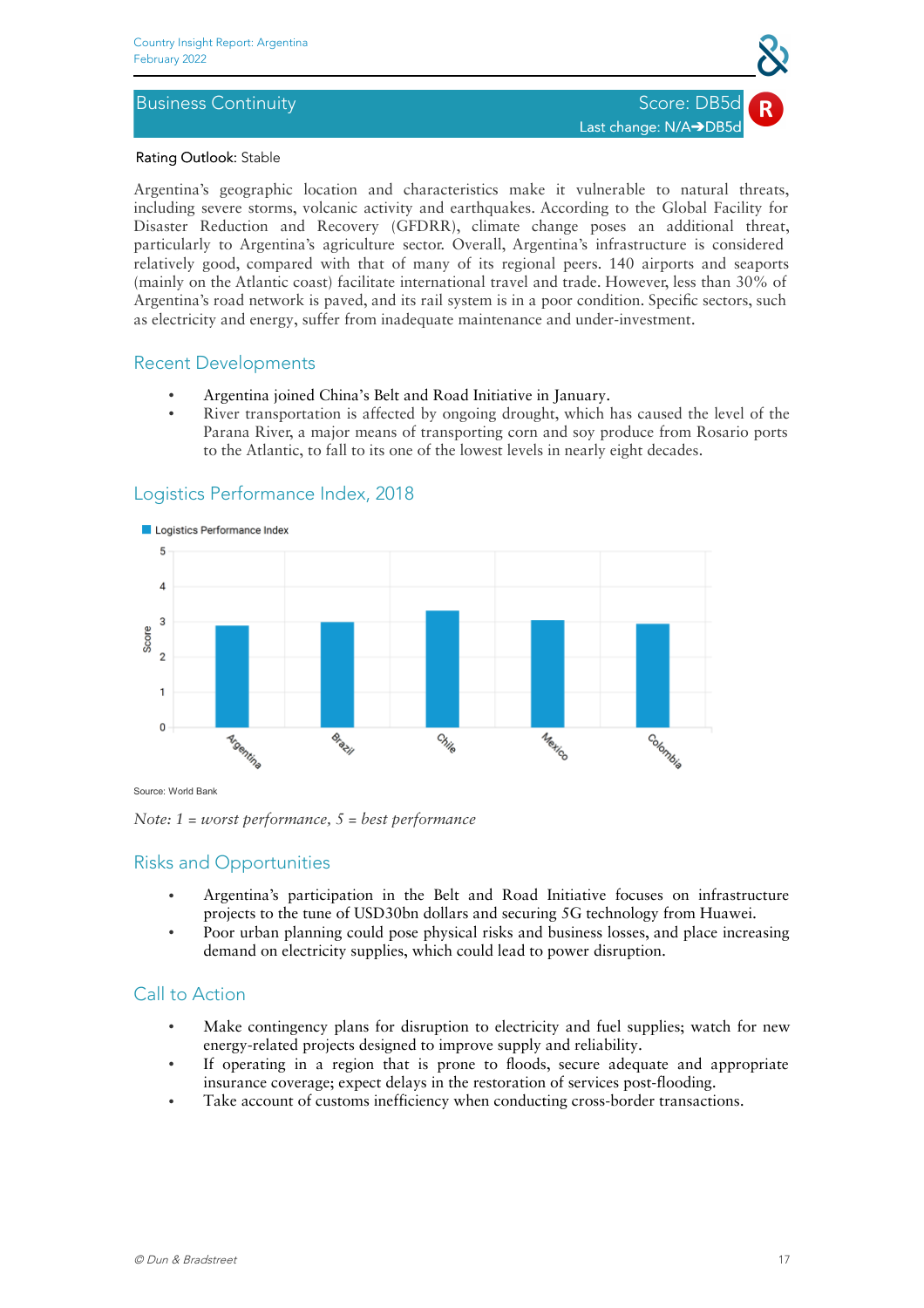### <span id="page-17-0"></span>Political/Insecurity Risk Score: DB4c

### Rating Outlook: Deteriorating

Political/insecurity risks are elevated amid protests in Buenos Aires against negotiations with the IMF for repayment of USD44bn, notwithstanding a preliminary understanding that fiscal austerity will not be a conditionality of the final agreement. In the past year, public protests have been staged by social and political groups against inflation, unemployment and an increase in poverty. Since the pandemic began, the frequency of public demonstrations has risen, despite government relief programmes such as payroll subsidies for affected businesses and for households. The Fuente de Todos lost its Senate majority in congressional elections held on 14 November (2021), adding difficulty to an already-challenging policymaking environment for the last two years of the Fernandez administration.

### Recent Developments

- The resignation of Maximo Kirchner, the vice-president's son, as leader of the ruling party in the lower house over the government's approach to negotiations with the IMF underscores the ruling coalition's fragility.
- The government has not been able to make good on promises to tackle high levels of inflation, unemployment and poverty, keeping political risk high.
- Socio-political discontent is exacerbated by the government's perceived mishandling of its response to the coronavirus pandemic.



### Level of National Grievance, 2020

Source: Fund for Peace, 'Fragile States Index'

*Note: 1.0 = lowest grievance, 10.0 = highest grievance*

### Risks and Opportunities

- Protests against negotiations between the IMF and Argentina for repayment of USD44bn portend heightened political risk in coming months.
- Public disapproval of both the executive and legislative branches of government is high.
- Price controls on basic consumer items will be maintained for our forecast horizon.
- Although such price controls may be welcomed by households, investor sentiment has been dented.

- Watch for dissention between President Alberto Fernandez and Vice President Cristina Fernandez over social and economic policies implemented over the next few years.
- Note that while fiscal austerity has been avoided, the government's commitment to fiscal consolidation will call for more-targeted spending.
- Under the Fernandez administration, investment policy will continue to restrict private sector participation in certain sectors.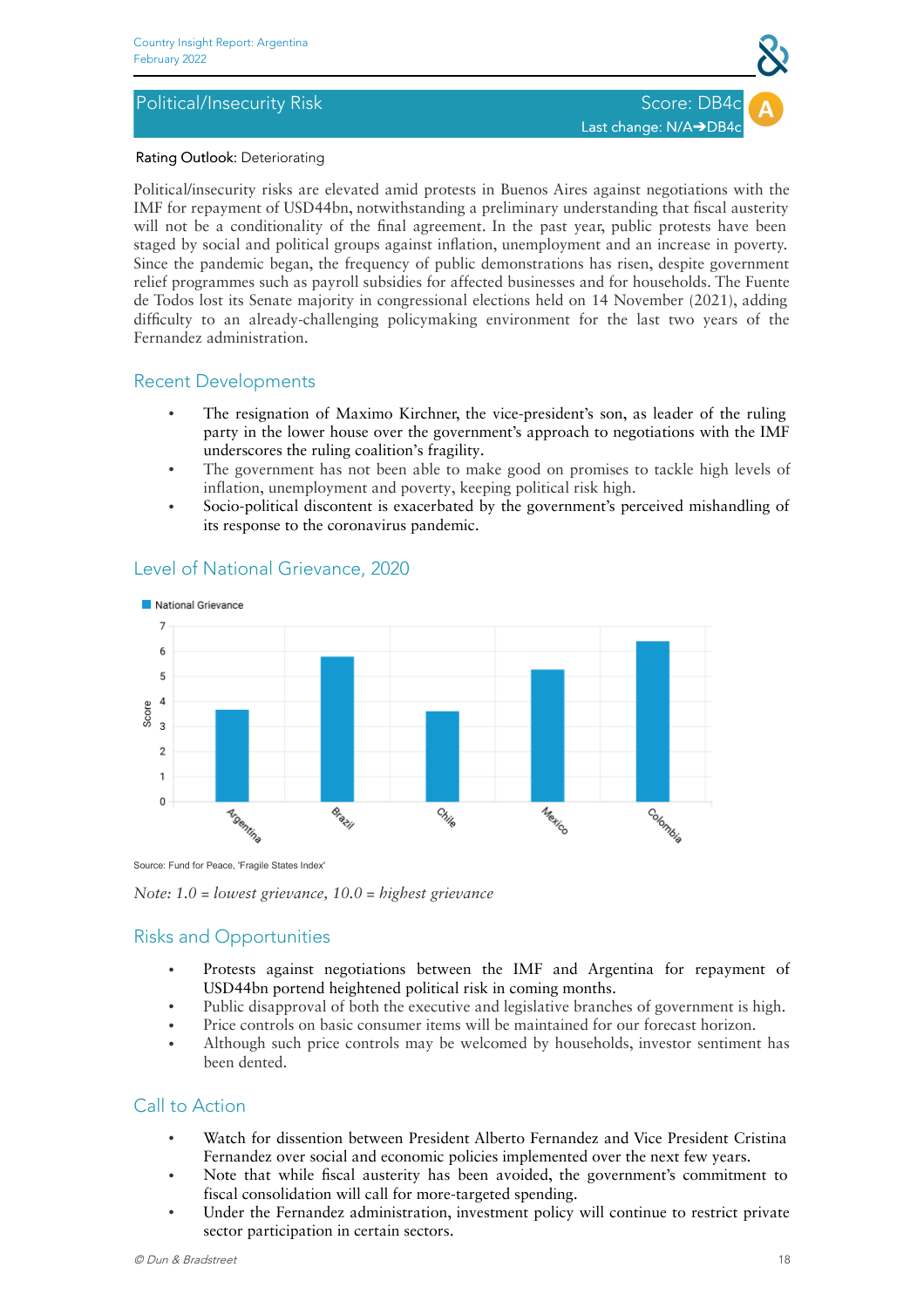### <span id="page-18-0"></span>Expropriation/Nationalisation Risk Score: DB6a

## Last change: N/A**→**DB6a

### Rating Outlook: Stable

The government's negotiations with the IMF to restructure USD44bn in debt suggest a much lower risk of expropriation and nationalisation in the near term, although these have been tools used by previous Peronist administrations. An indication of the Peronist stance was evident during the administrations prior to Macri's (2015-19), when Argentina was the respondent in the highest number of arbitration cases brought to the International Centre for Settlement of Investment Disputes (ICSID). In 2015, Argentina was the respondent in as many as 18 arbitration cases before ICSID, with claimants from a range of countries, including Austria, France, Spain and the US. Expropriation disputes have also spanned several industries, including: gaming; water, sanitation and flood protection; electric power; and oil, gas and mining. Extractive industries were particularly vulnerable to expropriation or nationalisation by the state in the 12 years of the Kirchner and Fernandez leadership (2003-15).

### Recent Developments

- Debt repayment negotiations with the IMF, which appear to be near a conclusion, have led to a shift in risk to 'stable' as it is unlikely the government will engage in either expropriation or nationalisation in the near term.
- Though unsuccessful, the government's attempt to seize Vicentin's assets in July 2020 discouraged foreign investors, who are already concerned about the Fernandez administration's less pro-business stance compared to the Macri administration.



### Foreign Direct Investment

Source: United Nations Conference on Trade and Development

### Risks and Opportunities

- The use of export bans and export quotas to dampen inflation as well as potential increases in export duties on agriculture products disincentivise private investors in these sectors.
- Be aware that investor disputes with the government would be more efficiently dealt with via international arbitration than through local legal processes.

- Seek appropriate legal advice to include effective arbitration clauses in contracts with Argentinian counterparties.
- Note that the resolution of expropriation disputes is likely to be lengthy under the current government.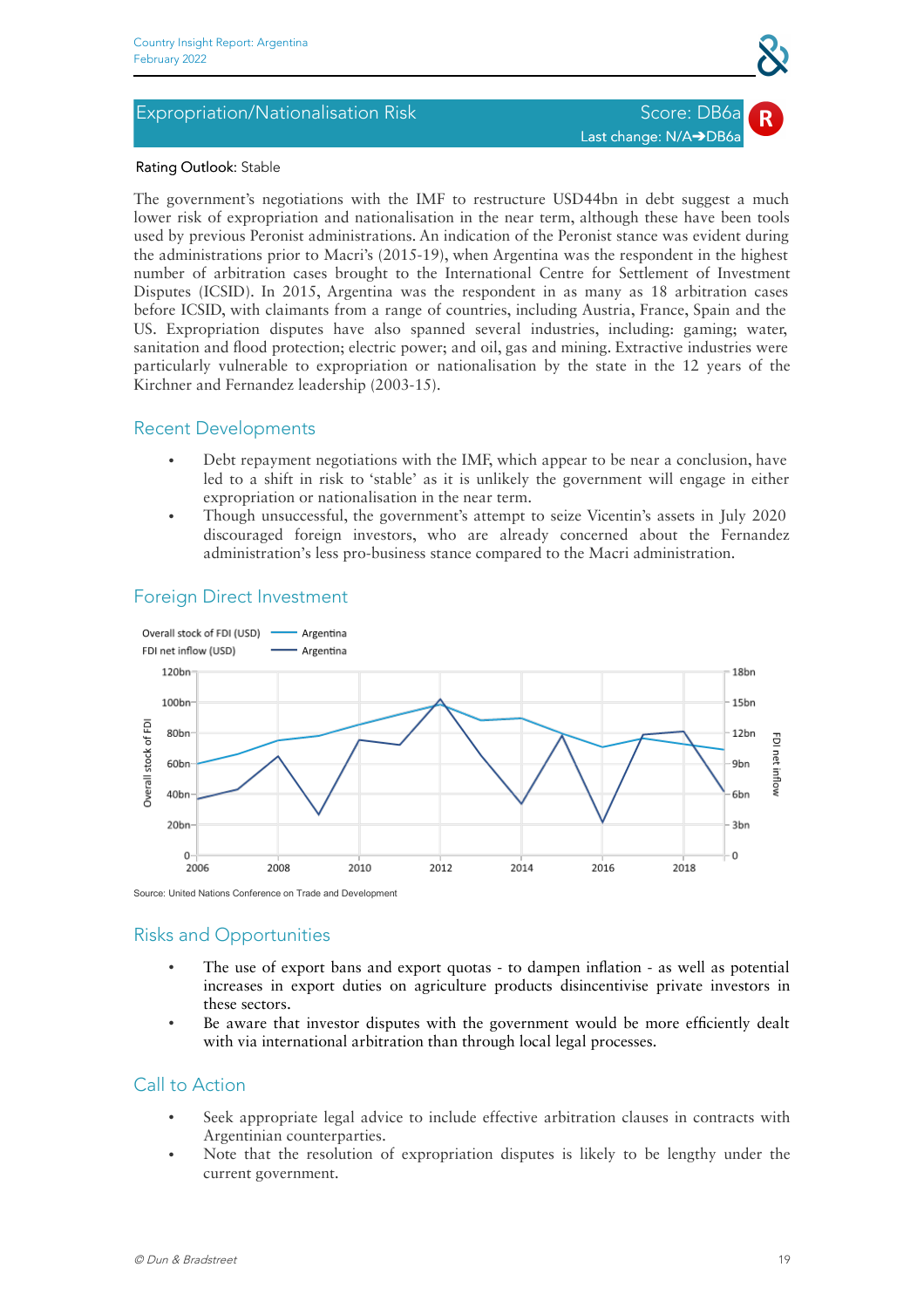### <span id="page-19-1"></span><span id="page-19-0"></span>Key Indicators and Forecasts

### Historical Data/ Forecasts

| <b>Metric</b>                                 | 2017    | 2018    | 2019   | 2020   | 2021e  | 2022f  | 2023f                                                                                  | 2024f  | 2025f  | 2026f  |
|-----------------------------------------------|---------|---------|--------|--------|--------|--------|----------------------------------------------------------------------------------------|--------|--------|--------|
| Real GDP growth (%)                           | 2.8     | $-2.6$  | $-2.1$ | $-9.9$ | 7.5    | 2.3    | 1.9                                                                                    | 1.6    | 1.4    | 1.2    |
| Nominal GDP in USDbn                          | 644     | 525     | 453    | 390    | 458    | 489    | 545                                                                                    | 626    | 726    | 811    |
| Nominal GDP in local<br>currency              |         |         |        |        |        |        | 10,660bn 14,745bn 21,802bn 27,481bn 43,531bn 65,731bn 90,972bn 122.2tn 159.8tn 202.6tn |        |        |        |
| GDP per Capita in USD                         | 14,649  | 11,831  | 10,112 | 8,620  | 10,048 | 10,630 | 11,752                                                                                 | 13,380 | 15,378 | 17,036 |
| Population (year-end, m)                      | 43.9    | 44.4    | 44.8   | 45.2   | 45.6   | 46.0   | 46.4                                                                                   | 46.8   | 47.2   | 47.6   |
| Exchange rate (yr avge,<br>USD-LCU)           | 16.6    | 28.1    | 48.1   | 70.5   | 95.0   | 134.4  | 166.8                                                                                  | 195.1  | 220.2  | 250.0  |
| <b>Current Account in USDbn</b>               | $-31.2$ | $-27.1$ | $-3.7$ | 3.3    | 9.9    | 5.8    | 3.3                                                                                    | 2.7    | 2.0    | 3.3    |
| Current Account (% of<br>GDP)                 | $-4.8$  | $-5.2$  | $-0.8$ | 0.9    | 2.2    | 1.2    | 0.6                                                                                    | 0.4    | 0.3    | 0.4    |
| FX reserves (year-end,<br>USD <sub>bn</sub> ) | 55.1    | 65.8    | 44.8   | 39.4   | 39.6   | 41.2   | 42.8                                                                                   | 44.5   | 46.3   | 48.2   |
| Import Cover (months)                         | 11.3    | 12.8    | 8.3    | 8.6    | 8.2    | 8.2    | 8.1                                                                                    | 8.0    | 7.9    | 7.9    |
| Inflation (annual avge, %)                    | 25.7    | 34.3    | 53.5   | 42.0   | 50.9   | 48.7   | 36.5                                                                                   | 32.7   | 29.4   | 25.6   |
| Govt Balance (% GDP)                          | $-6.7$  | $-5.4$  | $-4.4$ | $-8.6$ | $-3.1$ | $-3.3$ | $-3.0$                                                                                 | $-2.9$ | $-1.8$ | $-3.1$ |

Source: Haver Analytics/Dun & Bradstreet

### Comparative Market Indicators

| Indicator                             | Argentina   | <b>Brazil</b> | <b>Chile</b> | <b>Mexico</b> | <b>Colombia</b> |
|---------------------------------------|-------------|---------------|--------------|---------------|-----------------|
| Income per Capita (USD)               | 10.630      | 8.719         | 18.192       | 11.014        | 6,306           |
| Country Population (m)                | 46.0        | 215.4         | 19.3         | 130.1         | 51.8            |
| Internet users (% of population)      | 74.3        | 67.5          | 82.3         | 65.8          | 62.3            |
| Real GDP Growth (% p.a., 2022 - 2031) | $1.0 - 2.5$ | $1.5 - 3.0$   | $1.8 - 3.0$  | $18 - 45$     | $18 - 50$       |

Source: Various sources/Dun & Bradstreet

### How Dun & Bradstreet can help

In addition to providing economic insights, Dun & Bradstreet offers a range of solutions that help clients grow and thrive by empowering more intelligent actions that drive a competitive edge. Our data, insights and AI-driven platforms bring value to our clients both at departmental levels and across the organisation.

Clients can access the Dun & Bradstreet Data Cloud directly for market-leading B2B data to fuel enterprise applications and workflows. Clients can also take advantage of our AI-driven SaaS solutions to gain a competitive marketing edge - by identifying and engaging with the right targets - through modern, scalable solutions; in finance and risk to drive intelligent actions to manage credit-to-cash and third-party risk. Small business owners use our solutions to help launch and manage their businesses. Dun & Bradstreet also works with agencies in every facet of government and the public sector - providing timely and critical information and insights that advance missions and help people thrive. More information is available at [dnb.com](https://www.dnb.com).